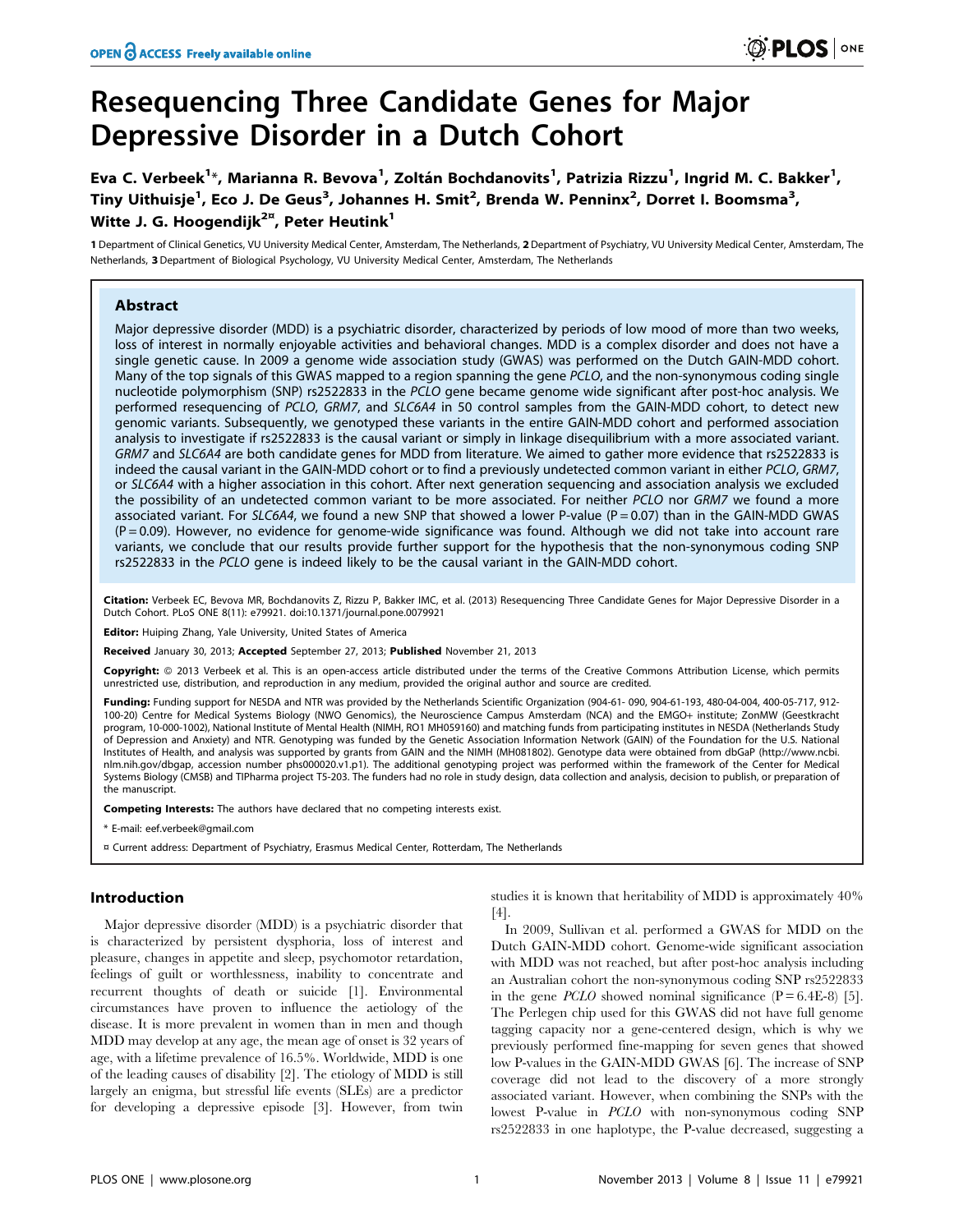possible undetected variant that is more strongly associated with MDD in the GAIN-MDD cohort [6]. In addition, in 2009 Bochdanovits et al. showed that either rs2522833 or an unknown variant that is in high LD with it, is most likely the causal variant in the GAIN-MDD cohort [7].

The non-synonymous coding SNP rs2522833 is a common variant with a minor allele frequency (m.a.f.) of 0.4. Since it is a common variant, we hypothesize that if this SNP is not the causal variant, the unknown variant that may be causal for the GAIN-MDD cohort will also be a common variant, as we expect this variant to be in high LD with rs2522833.

Besides the study of Sullivan et al., In literature there are other case-control studies replicating the role of PCLO in MDD [8,9] Moreover, Minelli et al found that the PCLO gene was involved in personality traits that predispose to depression, showing a role of PCLO in MDD using endophenotypes [10].

As a follow-up study for the GAIN-MDD GWAS, the aim of this study is therefore to identify this common causal variant, by increasing the resolution of genotyping with next generation sequencing (NGS) followed by association analysis between the newly identified variants and MDD in the GAIN-MDD cohort.

To accomplish this, we sequenced 50 control samples from the GAIN-MDD cohort. Controls were used since we expect the undetected variant to be common and therefore also present in control samples. In addition, this will allow us to witness this variant against the background of the normal LD-structure of the Dutch population. Although we selected controls for sequencing, it was our aim to find the most associated variant within the cohort. Bochdanovits et al. in 2009 stated that either rs2522833 would be causal, or a variant in high LD with it. If homozygotes are selected for this variant rather than heterozygotes, it increases the possibility to detect other variants in high LD with the risk allele.

In addition to PCLO, which was selected based on our previous results, we also sequenced the genes GRM7 and SLC6A4, which have been studied extensively as functional candidate genes for MDD in the literature. GRM7 codes for the metabotropic glutamate receptor 7 and an intronic SNP in this gene showed a P-value that approximated genome-wide significance in a metaanalysis of three depression cohorts [11–13]. The SLC6A4 gene codes for the serotonin transporter gene and plays an important role in the monoamine hypothesis of depression, according to which depressive phenotypes are caused by an imbalance in monoamines like serotonin. This gene has long been the topic of discussion, as there have been inconsistent results for the association with MDD of the promoter polymorphism in SLC6A4 combined with SLEs. However, it has been shown that the polymorphism in the promoter in conjunction with SNPs within the gene itself and SLEs is more associated with depressive phenotype than just the promoter and SLEs [14].

# Methods and Materials

#### Samples

The subjects for this study originated from two longitudinal studies, the Netherlands Study for Depression and Anxiety (http://www.nesda.nl) [15], designed to be representative of individuals with depression and/or anxiety disorders, and the Netherlands Twin Registry (http://www.tweelingenregister.org) for both of which sample collection and DNA isolation have been extensively described previously [5,16].

50 control samples from the GAIN-MDD cohort were used for variant detection. Samples were selected based on their genotype for rs2522833 in the PCLO gene, with C being the risk allele, and consisted of 22 males and 28 females. Of the 22 males, 10 were CC and 12 AA. Of the females, 14 were CC and 14 AA.

For genotyping the detected variants and tag SNPs, we used the entire GAIN-MDD cohort, consisting of 1738 cases and 1802 controls, of which 1216 were male and 2324 female. All individuals had an age of 18–65 years and had self-reported western European ancestry. Ascertainment of cases was from outpatient specialist mental health facilities and by primary care screening. Inclusion criteria were a lifetime diagnosis of DSM-IV MDD as diagnosed by the Composite International Diagnostic Interview psychiatric interview, age 18–65 years, and self-reported western European ancestry.

Controls mainly came from the longitudinal cohort of the NTR. Longitudinal phenotyping includes assessment of depressive symptoms (via multiple instruments), anxiety, neuroticism and other personality measures. Inclusion required availability of both survey data and biological samples, no report of MDD at any measurement occasion, and low genetic liability for MDD. No report of MDD was determined by specific queries about medication use or whether the subject had ever sought treatment for depression symptoms and/or through the CIDI interview. Low genetic liability for MDD was determined by the use of a factor score derived from longitudinal measures of neuroticism, anxiety and depressive symptoms (mean 0, s.d. 0.7); controls were required never to have scored highly  $(\geq 0.65)$  on this factor score. Finally, controls and their parents were required to have been born in the Netherlands or western Europe. Only one control per family was selected.

## Ethical Issues

The NESDA and NTR studies were approved by the Central Ethics Committee on Research Involving Human Subjects of the VU University Medical Center, Amsterdam, an Institutional Review Board certified by the US Office of Human Research Protections (IRB number IRB-2991 under Federal-wide Assurance-3703; IRB/institute codes, NESDA 03-183; NTR 03-180). All subjects provided written informed consent. As part of the GAIN application process, consent forms were specifically rereviewed for suitability for the deposit of deidentified phenotype and genotype data into the controlled-access dbGaP repository [17]. NESDA and NTR subjects were informed of participation in GAIN by means of newsletters.

## Gene Selection

The genes that were selected for targeted resequencing were GRM7, PCLO, SLC6A4. PCLO was selected based on the results from the GAIN-MDD GWAS and our previous fine mapping efforts, which suggested that either rs2522833 or an undetected variant in high LD with it would be the causal variant in the GAIN-MDD cohort. GRM7 and SLC6A4 were selected based on literature. GRM7 codes for the metabotropic glutamate receptor 7 and was one of the top genes from a meta-analysis for MDD. SLC6A4 encodes the serotonin transporter, which regulates serotonin availability in the synaptic cleft. The promoter contains a length polymorphism that is thought to modulate MDD in conjunction with SLEs [8–13].

## Library Construction

385 K NimbleGen Sequence Capture (Roche NimbleGen, Inc., Madison, WI, USA) arrays were custom-designed to capture the complete genomic locus of the PCLO, GRM7 and SLC6A4 genes, plus a 10 kb region upstream and downstream of the gene as defined by the UCSC Genome Browser B37 (http://genome.ucsc. edu) to capture possible regulatory regions as well. The total area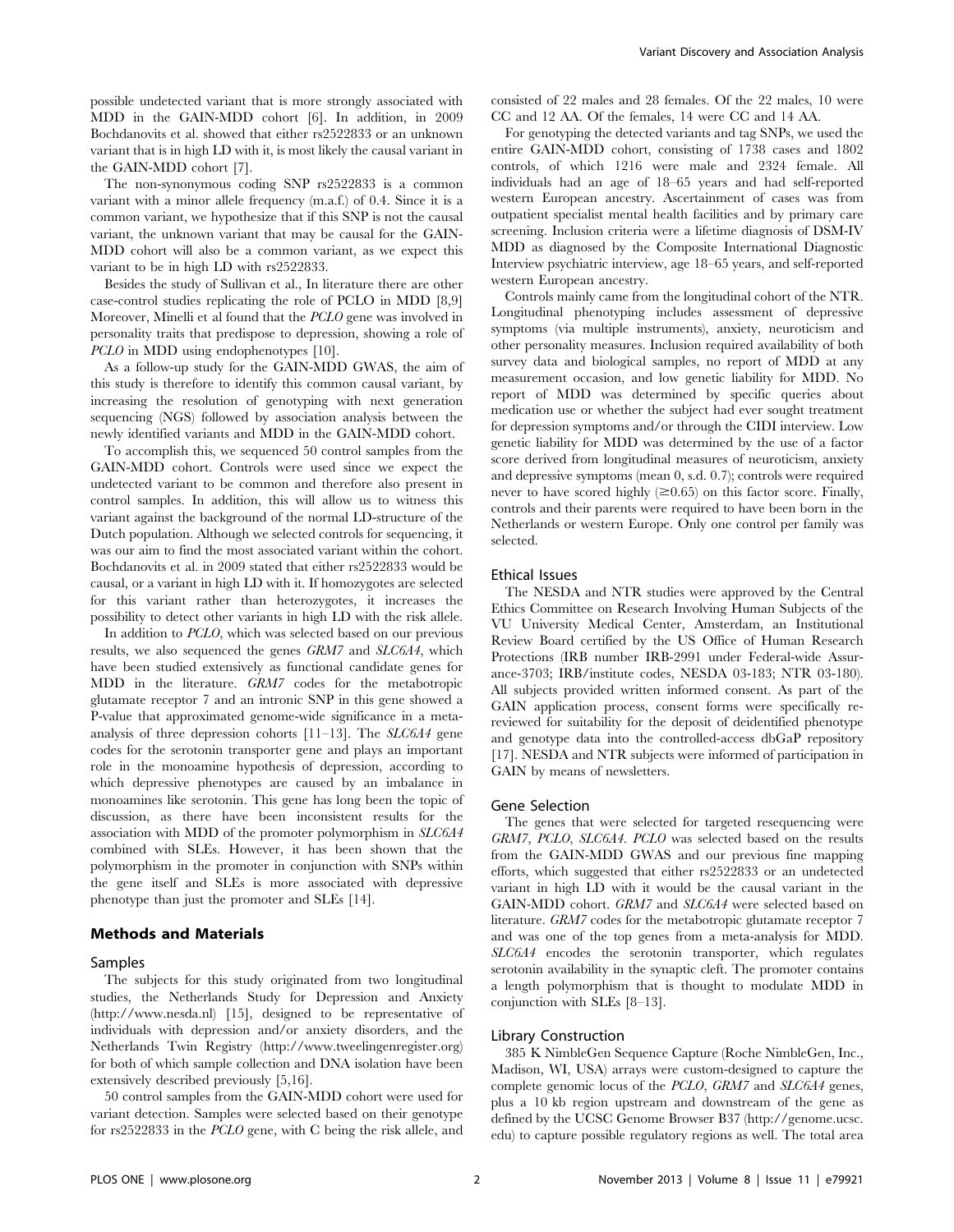Table 1. Base pairs and percentage of region covered on the Sequence Capture arrays.

| Gene   | Length<br>$(+/-10$ kb) | Covered on array | % of region<br>covered |
|--------|------------------------|------------------|------------------------|
| GRM7   | 900.4 kb               | 793.3 kb         | 88.1                   |
| PCLO   | 478.9 kb               | 376.4 kb         | 87.8                   |
| SLC6A4 | 59.6 kb                | 47.4 kb          | 82.0                   |

doi:10.1371/journal.pone.0079921.t001

consisted of 1,388,868 bp of which 1,217,056 bp was captured on the array (Table 1). A repeat mask was applied to reduce interference of genomic regions with a similar sequence.

Sequence capture was performed according to the manufacturer's protocol version 3.0 from December 2008, except for elution of DNA from the arrays, which was performed according to the manufacturer's protocol for elution using sodium hydroxide version 1.0. After elution, arrays were cleaned using the NimbleGen Array Reuse Kit according to protocol. As a means of quality control, qPCR was performed for four control loci and enrichment was calculated.

At the time that this research was performed, the Roche Nimblegen and Illumina Solexa (Illumina, Inc., San Diego, CA, USA) platforms worked with different fragment sizes. In order to overcome this situation, an intermediate protocol was performed. Nimblegen fragments were ligated and then fragmented to the size corresponding to the Illumina protocols. For multiplexing purposes, index tags were ligated to the samples in order to identify them after sequencing.

# Sequencing

Sequencing was performed using the Illumina Solexa Genome Analyzer IIx (Illumina Inc., San Diego, CA, USA), by BaseClear (BaseClear BV, Leiden, The Netherlands). 50 base pair paired-end reads were generated in a multiplex fashion. Per lane 7 samples were loaded onto the flow cell, except for one lane that had 8 samples. As a control for the sequencing process, a PhiX DNA sample was also sequenced in a separate lane.

#### Assembly and Variant Detection

The assembly of reads as well as variant calling was performed using CLC Bio Genomics Workbench (CLC Bio, Aarhus, Denmark). Full chromosome data (Build 37.1, hg19) was downloaded from NCBI and known variants were annotated using dbSNP131 from the UCSC Genome Browser. Reads were mapped back to the entire chromosome, allowing up to one mismatch and two unaligned nucleotides at the end of the reads or no mismatches and five unaligned nucleotides at the end of the reads.

Assembly was performed per sample.

SNP detection was performed for each sample individually. Minimum coverage was set at 20x and maximum coverage was set as the theoretical highest average coverage for that particular sample, by taking the number of reads  $\times$  50 (bp) and dividing that number by the length of the sequenced region. 35% of reads had to have an alternative allele in order to be called a heterozygous variant.

#### Genotyping Procedure

All genotyping was performed using the Taqman OpenArray system (Life Technologies, Carlsbad, CA, USA), in accordance with the protocol of the manufacturer (version: 7/2010). 71 of the newly identified SNPs with unique sequences were the spotted onto the arrays. Of the newly detected SNPs with a m.a.f.  $\geq 10\%$ , 50 bp flanking sequences upstream and downstream were checked for similarities with other genomic regions using the BLAST tool [18].

In addition, 185 tag SNPs that were not previously genotyped in this cohort, were spotted on the arrays with m.a.f.  $10\%$  and  $r^2$  0.9, tagging the genes  $+/-10$  kb to include possible regulatory regions. For GRM7 47 new SNPs and 157 tag SNPs were genotyped, for PCLO 22 new SNPs and 27 tag SNPs, for SLC6A4 2 new SNPs and 1 tag SNP. The tag SNPs were selected by using Tagger software [19]. Arrays were designed to have 256 assays for 12 samples per array and were loaded using the OpenArray Accufill robot, manually loaded into a cassette and then PCR was performed in an NT cycler. After this, arrays were scanned with the OpenArray NT Imager. These SNPs were deposited at dbSNP.

The quality of scanned arrays was checked by visually assessing the location of the array in the scanner (the so-called Spotfind image) and ROX, VIC and FAM signals using ImageJ, (http:// http://rsbweb.nih.gov/ij/). Genotypes for approximately 200 samples were analyzed simultaneously, using Taqman Genotyper Software v 1.0.1. This number of 200 samples was set by optimizing for clear clustering, without getting a bias due to too few data points. A home-made Perl script [20] was then used to combine all data and to create a pedigree file.

## Association Analysis

After the genotyping procedure, data was merged with genotyping data from the GAIN-MDD GWAS [5] and for PCLO with fine-mapping data [6]. We used the genome analysis tool PLINK to perform an association analysis [21]. We excluded samples with missing data  $\geq$  25%, SNPs with missing genotypes  $>10\%$ , SNPs with m.a.f. <1% and HWE P-value <1E-05. A chisquared test with one degree of freedom was used to perform the actual association analysis. A P-value of  $P = 5E-08$  was considered to be genome-wide significant.

#### Imputation

For imputation we used Beagle software [22]. 1000 genomes 2010-06 release CEU data was used as a reference [23,24].

We did not use imputation data for the entire chromosome, as we were only interested in three genes and their regulatory regions. However, to leave the underlying LD-structure intact, we used a margin of 100 kb around each gene.

To extract the genes  $+/-100$  kb from the full chromosome data of the 1000 genomes project, we used a home-made script written in Python [25]. Imputation was performed per gene with 100 Markov chain iterations, for all samples. All imputation was performed on the Lisa system cluster (www.sara.nl/systems/lisa).

### Gene-based Association

Since PCLO shows several sub-threshold association peaks in an 10E-06 magnitude, we also performed a gene-based association test and generated a single P-value for this gene rather than Pvalues for each SNP, by means of the VEGAS-tool [26]. VEGAS tests the evidence for association on a per-gene basis by summarizing the full set of markers and takes LD between markers into account by using simulation based on the LD structure of a set of reference individuals. We used our individual genotype data as a reference set, so that LD would be estimated specifically for the Dutch population. For each gene one million simulations were run.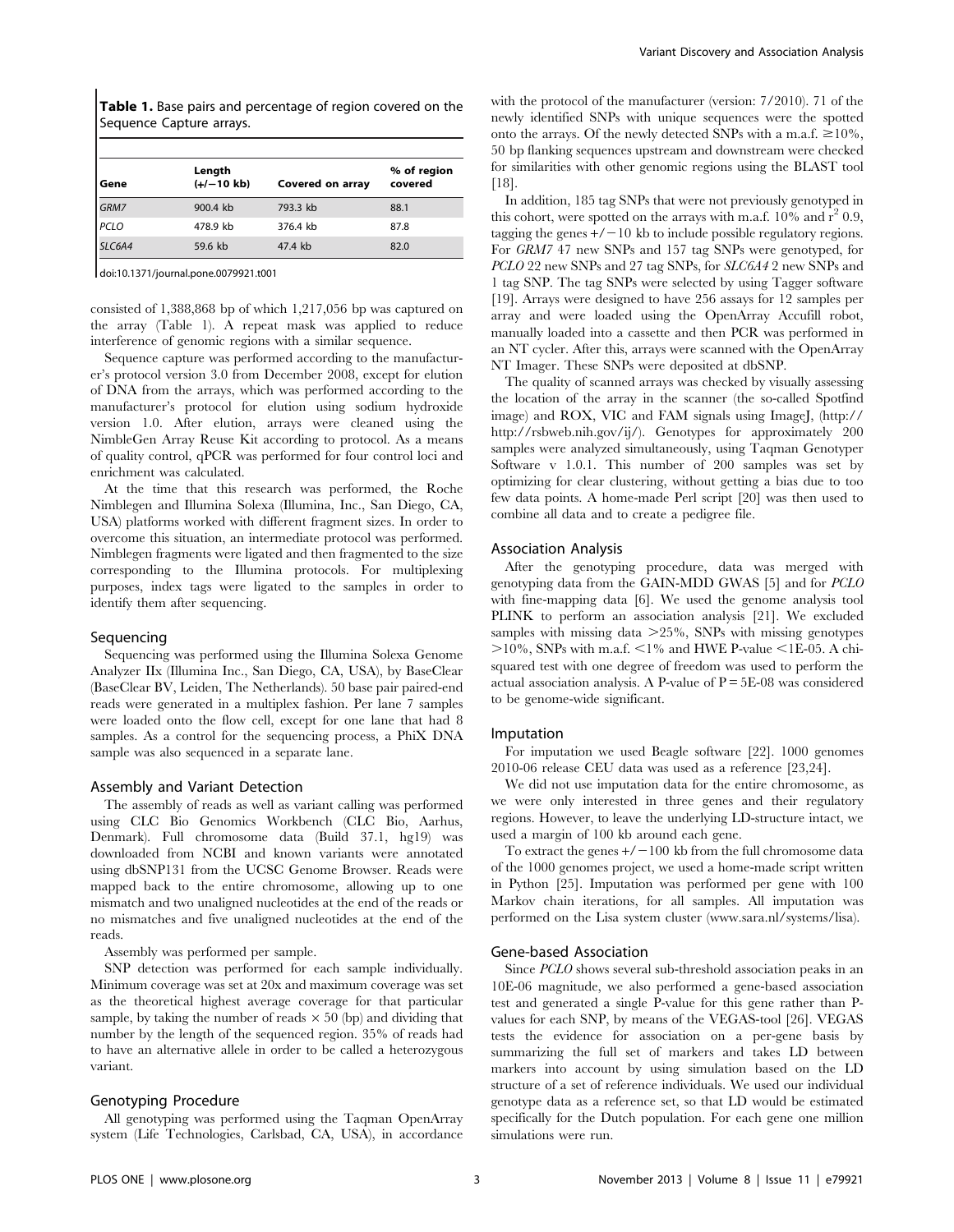#### Epistasis Analysis

For each gene we performed an analysis of epistasis. Genes were classified into gene groups based on cellular function as determined by previous protein identification and data mining for synaptic genes and gene function, according to the method of Ruano et al. [27], in which synaptic genes are subdivided into 17 functional groups of genes on the basis of shared function into a biological process. We selected genes known to interact with, or be in the same functional gene group as either GRM7 (G proteincoupled receptors), or PCLO (proteins involved in regulated secretion) or *SLC6A4* (ion and solute carriers and exchangers). Using the method of Lips et al. [28], genotypes for the SNPs existing in these genes were extracted from the GAIN-MDD GWAS data, after which epistasis analysis was performed with PLINK [21]. Table 2 depicts how many SNPs were tested for each gene.

## Joint Reanalysis

We performed a joint reanalysis of 92 *PCLO* SNPs surrounding rs2522833 and rs2715148. For this analysis, we calculated Zscores by performing logistic regression and dividing the slope for each data point by its standard error, similar to the method used by Sullivan et al. [5,7] The absolute values of these Z-scores were then plotted against the square root of the  $r^2$  between one of these 92 SNPs with either rs2522833 or rs2715147.

#### Results

#### Sequencing

A total of 219 million reads were generated for all samples with 59 million reads mapping back to the region of interest (27%). All three genes reached an average coverage of at least 25 times and both GRM7 and SLC6A4 showed coverage of 20 times or higher for more than 50% of their base pairs. Using only basepairs with a minimum coverage of 20 times, we detected 4026 SNPs in total, of which 2658 were known previously in dbSNP131, 406 were found in the 1000 genomes 2010-06 release CEU data and 961 were newly discovered (Table 3).

#### Association Analysis

After variant detection, the GAIN-MDD cohort was genotyped for high resolution fine mapping using a tagging approach that included 71 newly discovered SNPs and 185 reported tag SNPs, as mentioned in methods and materials. The tag SNPs were selected so that all genes were covered  $100\%$  with m.a.f.  $>10\%$  and  $r^2 = 0.9$ , since the newly identified SNPs alone did not provide 100% coverage and we also aimed to recover the underlying LDstructure of the genes. For GRM7 47 new SNPs and 157 tag SNPs were genotyped, for PCLO 22 new SNPs and 27 tag SNPs and, for SLC6A4 2 new SNPs and 1 tag SNP. Several SNPs failed genotyping as the assays did not cluster very well, as they were either monomorphic or clusters were too close together to distinguish between genotypes. This lead to a total genotyping rate of 96.5% for SNPs. 293 samples (of which 60 cases and 233 controls) failed because of high levels of missing data, leaving a total of genotyping rate of 97.2% for samples.

After quality control, genotyping data was merged with SNPs from the GAIN-MDD GWAS and for PCLO also with SNPs from the fine mapping study that we performed previously [6], to add up to a total of 479 SNPs in three genes. After performing an association test with depression status as the dependent variable, the lowest P-value was found for in PCLO for rs2715147 at  $P = 1.5E-06$  (OR = 0.79). For GRM7 and SLC6A4 the lowest Pvalues were  $P = 6.6E-05$  (rs17664833, OR = 0.73) and  $P = 0.07$ (SSNP38,  $OR = 1.18$ ), respectively. For  $GRM7$ , the P-value was not lower than the lowest P-value in the GAIN-MDD GWAS. For SLC6A4, SSNP38 showed a lower P-value than the lowest in the GAIN-MDD GWAS  $(P = 0.09)$ .

## Imputation

Since several SNPs were excluded from the analysis after quality control and several samples had missing genotypes, we imputed these missing genotypes using Beagle with the 1000 genomes CEU data as a reference panel for all missing genotypes.

We then again performed an association analysis. The lowest Pvalue was found for rs2715147 and rs2715148 at 2.3E-06  $(OR = 0.80)$ , located in the *PCLO* gene. These two SNPs are in strong LD with each other  $(r^2 = 0.99)$  and with rs2522833  $(r^2 = 0.77)$ ; (Figure 1), in our data as well as in the 1000 genomes data and show a similar m.a.f. in the Dutch population when compared to the 1000 genomes CEU data. For GRM7 and SLC6A4 the lowest P-values were 2.61E-05 (rs17664833,  $OR = 0.71$  and 0.08 (SSNP38,  $OR = 1.17$ ), respectively.

These P-values did not provide a better association than the initial GAIN-MDD GWAS, and are therefore consistent with the hypothesis that rs2522833 may indeed be the causal variant in this cohort.

## Haplotypes

Using PLINK, we calculated the architecture of haplotype blocks for each gene, for the genotype data completed with imputed data. The lowest P-value was found for PCLO at  $P = 1.19E-05$  (Table 4), showing no genome-wide significance. However, this block did not contain the SNPs that showed the lowest single SNP association (rs2715147 and rs2715148). When assessing the haplotype blocks in Haploview [29], we found that several SNPs surrounding  $rs2715147$  and  $rs2715148$  had an  $r^2$ lower than 0.2 and a single SNP P-value in the range of 0.5-0.1. Because of this lack of  $r^2$  and their high P-values, we created new haplotype blocks in which these SNPs were not included. Haplotype-based association analysis was performed again, which revealed the same block to have the lowest P-value. Nonetheless, this haplotype block does not show a better association with MDD than our single SNP association data. Moreover, the haplotypebased association test does not yield a P-value lower than rs2522833 in the GAIN-MDD GWAS.

Table 2. The number of SNPs used for the epistasis analysis.

| Gene   | <b>Number of SNPs</b> | Number of genes tested against | <b>Number of SNPs tested against</b> |
|--------|-----------------------|--------------------------------|--------------------------------------|
| GRM7   | 416                   | 41                             | 1220                                 |
| PCLO   | 113                   | 52                             | 1579                                 |
| SLC6A4 |                       | 29                             | 419                                  |

doi:10.1371/journal.pone.0079921.t002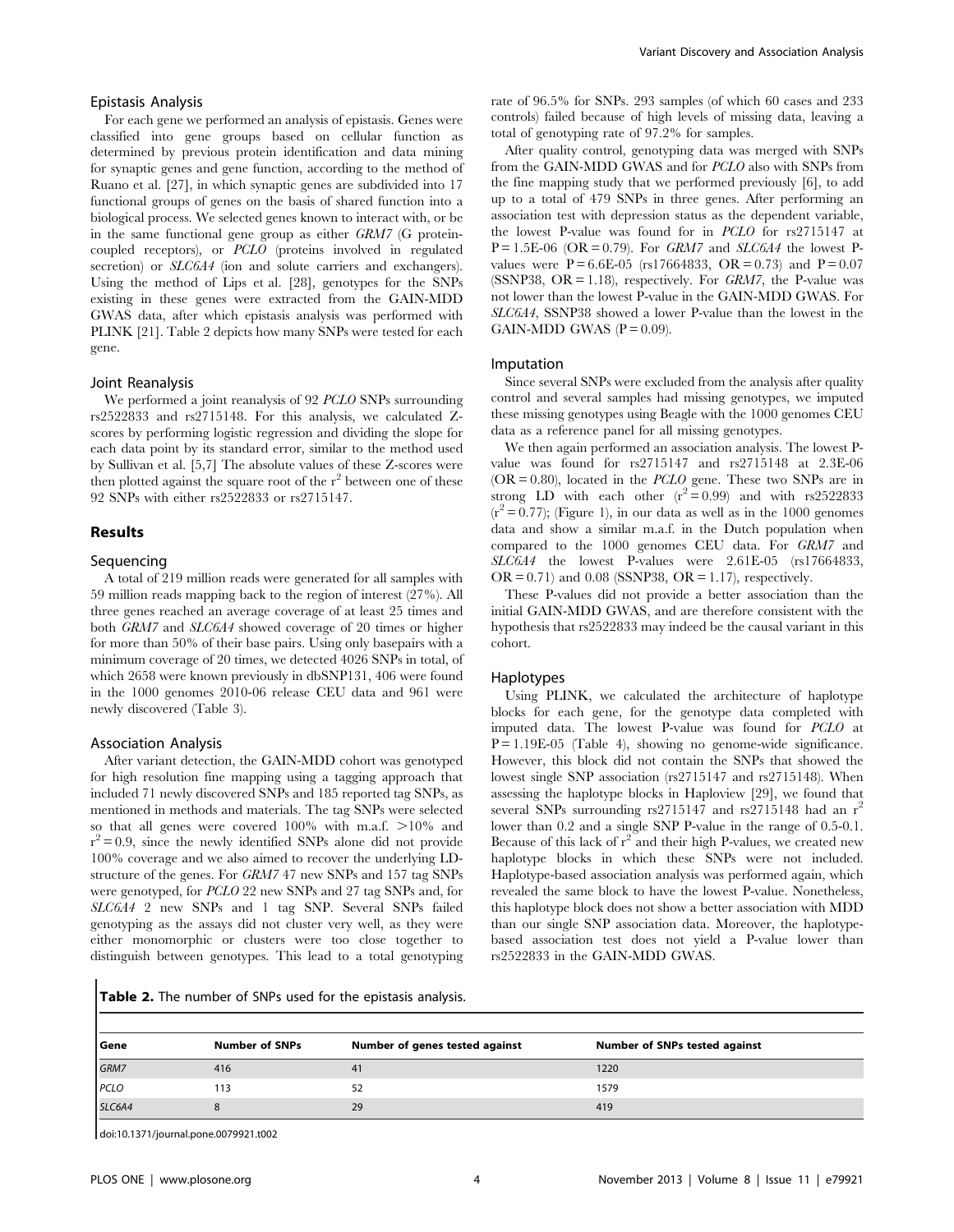Table 3. Coverage data and newly detected variants over all samples.

| Gene                      | GRM7                 | <b>PCLO</b>           | SLC6A4         |
|---------------------------|----------------------|-----------------------|----------------|
| Average Coverage          | 32.56                | 26.61                 | 39.26          |
| % bp covered $\geq 10x$   | 75.47                | 61.63                 | 78.98          |
| % bp covered $\geq$ 20x   | 56.65                | 39.84                 | 60.85          |
| SNPs detected             | 2953                 | 954                   | 119            |
| Exonic                    | 8 (1 non-synonymous) | 15 (4 non-synonymous) | $\mathbf{0}$   |
| Intronic                  | 2893                 | 885                   | 78             |
| <b>UTR</b>                | 5                    | 15                    | 9              |
| In dbSNP                  | 1923                 | 659                   | 76             |
| In 1000 genomes project   | 374                  | 29                    | $\overline{3}$ |
| Newly discovered          | 655                  | 266                   | 40             |
| % SNPs with m.a.f. $<$ 5% | 32.6                 | 28.4                  | 52.1           |
| % SNPs with m.a.f. 5-10%  | 16.2                 | 14.0                  | 15.1           |
| % SNPs with m.a.f. >10%   | 51.2                 | 57.6                  | 32.8           |

doi:10.1371/journal.pone.0079921.t003

## Gene-based Association

Using the VEGAS tool, we generated P-values for all three genes by performing one million simulations. Since the human genome contains approximately 20,000 genes [30], we corrected for this number and considered 2.5E-06 (0.05/20,000) to be significant. Generating a gene-based P-value did not lead to a lower P-value result, since the lowest P-value was found for PCLO at  $P = 1.8E - 0.5$ .

## Epistasis Analysis

For all three genes we performed an epistasis analysis in PLINK. First we tested all the SNPs that had P-values lower than 10E-05 in the single SNP association analysis. These SNPs yielded no P-values under 10E-04 in the epistasis analysis. Subsequently we tested all genotyped SNPs present in GRM7, PCLO and SLC6A4. The lowest P-value was found for GRM7 rs1516569 in conjunction with rs9479791 ( $P = 3.8E-06$ ), located in the intronic region of OPRM1, which codes for the Opioid Receptor Mu 1. For *PCLO* the lowest P-value was found at  $P = 9.4E-06$  for rs17157173



Figure 1. LD-plot of the region of interest in PCLO. The SNPs with the lowest P-values, rs2715147 and rs2715148 are in high LD with eachother and with rs2522833. This supports the hypothesis that either rs2522833 or a SNP in high LD with it is the most likely causal variant in this cohort. doi:10.1371/journal.pone.0079921.g001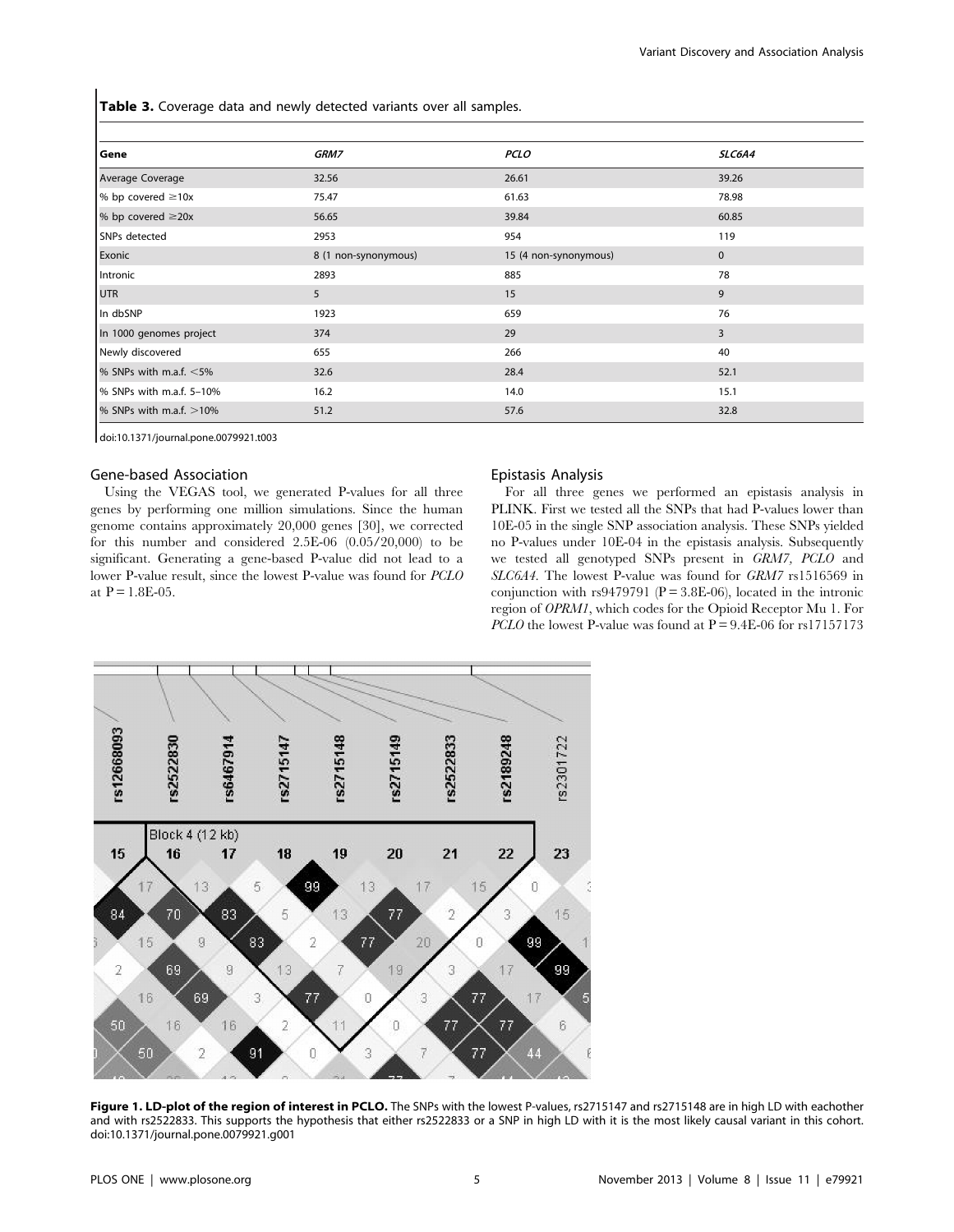Table 4. Haplotypes constructed using PLINK and their respective P-values.

| Gene        | SNPs in haplotype with lowest P-value                           | <b>Lowest P-value</b> |
|-------------|-----------------------------------------------------------------|-----------------------|
| GRM7        | rs3804925 rs17664792 rs17664833 rs779740 rs17047580             | 8.46E-05              |
| <b>PCLO</b> | rs2371364 rs13237603 rs7810801 rs17210284 rs17282616 rs17156818 | 1.19E-05              |
| SLC6A4      | SSNP38 rs1042173                                                | 0.08                  |

doi:10.1371/journal.pone.0079921.t004

together with rs16946196 in DLGAP1, which codes for Guanylate Kinase-Associated Protein (GKAP). The lowest P-value for  $SLC6A4$  (P = 2.42E-03) was found for rs4251417 with rs233112 in DDAH1, which regulates nitric oxide production. Since after correction for multiple testing, this epistasis analysis did not lead to a lower P-value than our single SNP analysis, we conclude that there is no evidence for an epistatic effect for SNPs of any of these genes with SNPs from interacting proteins. In addition, in literature, no effects of interaction between these genes have been described as yet.

#### Joint Reanalysis

We then performed a joint reanalysis of 92 SNPs surrounding rs2522833 and rs2715147. The absolute values of Z-scores were plotted against the square root of the  $r^2$  between one of these 92 SNPs with either rs2522833 or rs2715147. When assuming the null-hypothesis of no association, one would expect that the slope of the linear fit would approximate 0, since SNPs in high LD with a causal variant will reflect the Z-score of this causal variant. When we assume that rs2522833 is the causal variant, the slope of the linear fit is 4.00, which increases slightly to 4.15 when assuming that rs2715147 is the causal variant (Figure 2).

#### Discussion

For this study our aim was to detect all common variants in the genes PCLO, GRM7 and SLC6A4 in 50 control samples of the Dutch GAIN-MDD cohort and then genotype these variants for the full cohort, in order to test if we could identify a more likely causal variant than rs2522833 for MDD in this Dutch cohort.

Rs2522833 was the variant with the lowest P-value in the GAIN-MDD GWAS and the variant with the lowest P-value in our fine-mapping study (rs2715147) are both common variants in the Dutch population. Since we expect a causal variant to be in high LD with these SNPs and these SNPs are common, we would expect an undetected causal variant also to be common in our population, allowing control samples to be used. In addition, when using control samples, one can detect the underlying LD-structure of the common Dutch population, rather than a putatively skewed LD-structure in cases.

After genotyping newly identified SNPs and tag SNPs, several SNPs were excluded by our quality control. In order to acquire genotypes for all genotyped SNPs, we imputed using Beagle. Both before and after imputation, we did not find a stronger associated variant suggesting that rs2522833 may indeed be the causal variant in the GAIN-MDD GWAS. However, there may be several other reasons why we did not find a variant with a lower Pvalue than rs2522833.

First of all, in the Sullivan GWAS, rs2522833 only became nominally significant after post-hoc analysis with a cohort that used a similar method of ascertainment. This could imply that the sample size is too limited to detect variants with a small effect size. When looking at GWAS for other complex traits, successes mostly occur with a substantial larger sample size. This has already led to the discovery of new loci for example for Parkinson's disease [31], multiple sclerosis [32] and breast cancer [33].

Previously, we investigated another cause for the apparent lack of associated variants: poor SNP coverage [6]. The array that was used for the GAIN-MDD GWAS, was a relatively early design and did not fully tag a substantial amount of the genome and was not designed in a gene-centered manner. This could lead to poor SNP coverage of certain genes, giving information only about the variants that have been genotyped for that gene in the GWAS and those variants that are in strong linkage disequilibrium (LD) with them. Therefore an associated variant that is not in LD with the genotyped variant, may go undetected. We tested whether an increase of SNP coverage may lead to a more associated variant, and though P-values slightly decreased, no genome-wide significance was found.

Thirdly, the phenotype 'MDD' may yet be too diffuse to find an associated variant. One way to solve this predicament is to create more specialized phenotypes, the so-called 'endophenotypes' that link together genetic factors and biological markers. There are many physiological steps to go from genetic variants to a psychiatric disorder, which is why psychiatry hopes to use the endophenotypes to move closer to the DNA level. A distinct endophenotype may increase effect size and therefore yield more significant results. In particular psychiatric disorders may benefit from endophenotypical descriptions, as their etiology is often complex and is thought to be a mixture of environmental and genetic causes [34]. However, this may be a laborious task, since the complexity of the disorder would lead to many different endophenotypes to investigate.

Additionally, if a single common variant only has a small effect size, one would expect epistasis to occur; several variants, which together cause an increase in risk. However, with the methodology of a GWAS or a case-control genotyping study, one will not easily detect all the variants involved in epistasis, exactly because of the small effect size. An alternative approach to this problem is to perform gene-based association tests, as genes are the functional units of the genome. For this, we used the VEGAS method, which tests the evidence for association on a per-gene basis by summarizing the full set of markers. It also takes LD between markers into account by using simulation based on the LD structure of a set of reference individuals. However, when taking all SNPs from a certain gene, a weight has to be assigned to each SNP, for which methods are still under debate. In addition, only part of the gene –i.e. a single domain- may be involved in the etiology of the disease. In this case taking the whole gene as a functional unit may cause a weaker association than when looking at the association with a specific domain [35], but the means to perform such tests are still limited. It may also be required for these tests to expand knowledge about the functions of protein domains in order to make a logical cut off which SNPs are to be included in a test. When more is known about the biological functions of various parts of the protein, one could for instance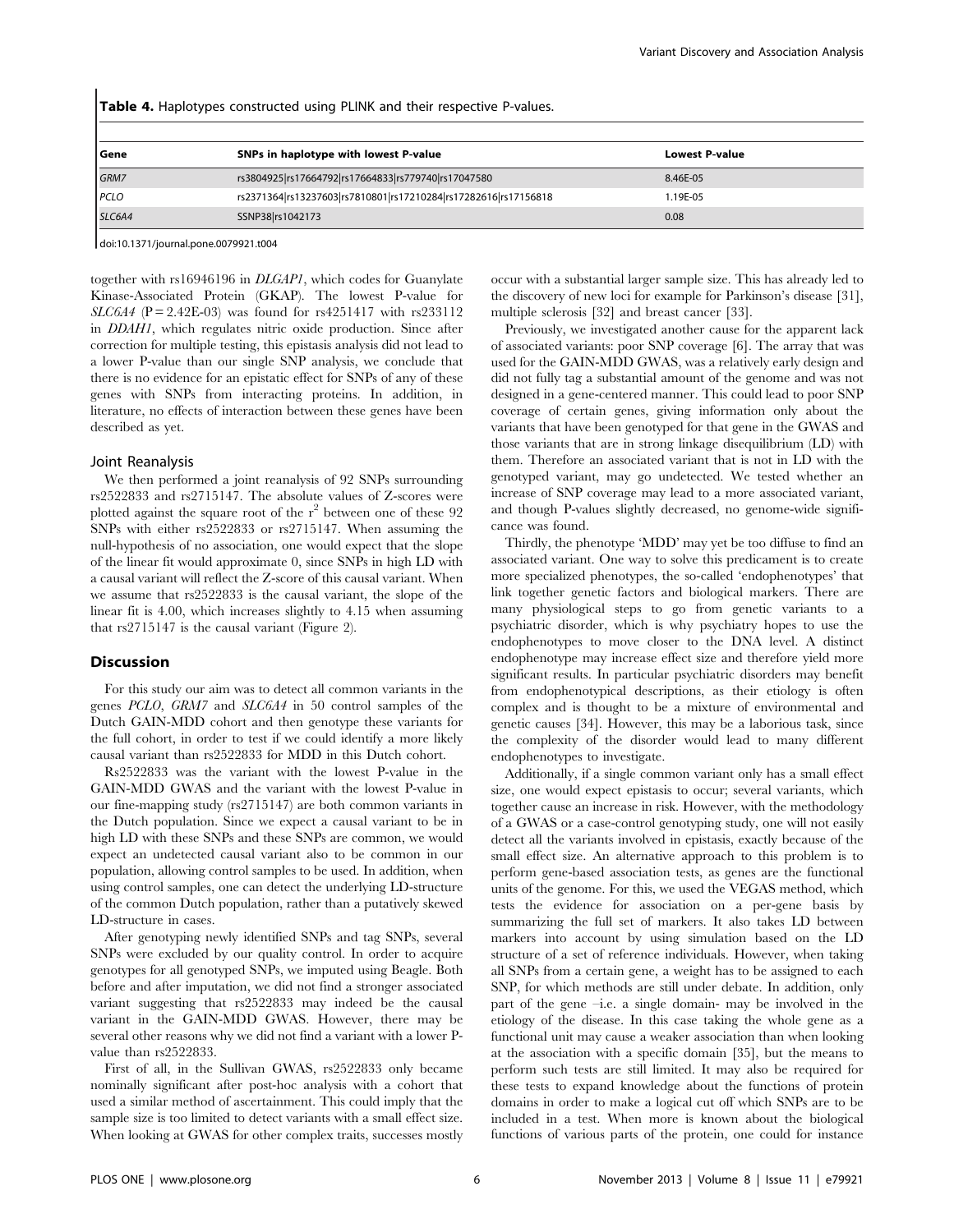

Figure 2. A joint re-analysis of 92 SNPs, in which Z-scores for each SNP are tested against the relative correlation of each SNP with rs2715147. doi:10.1371/journal.pone.0079921.g002

perform a joint re-analysis of SNPs located in specific domains, to increase the likelihood to find an association that has biological implications as well.

Also, we selected the newly detected variants that we genotyped based on a m.a.f. of more than 10% rather than on physical position, to increase the probability that the SNPs that we detected were actual variants instead of artifacts due to sequencing errors or contamination. It could well be that the variant(s) responsible for the pathology of MDD have a m.a.f. of less than 10% in our 50 control samples and therefore were not genotyped on the full GAIN-MDD cohort.

By sequencing 50 control samples we aimed to find a previously undetected common variant. The region between rs27175147 and rs2522833 has an average coverage of 25x. However, in the same region, on average 10% of base pairs had not been covered. This may explain why an additional variant was not found in this region. The lack of an associated common variant may also suggest that the ''common disease, common variant'' hypothesis may not hold true for either MDD or for this particular cohort. Since the beginning of the GWAS era, over 500 associated common variants have been found for a range of disorders. However, they usually only explain a small portion of the heritability and only account for a small increase in risk. An alternative scenario would encompass multiple rare variants with a m.a.f. of less than 5% to cause an increase in risk. To detect variants with an m.a.f. of 1–5%, at least 100 cases would have to be sequenced. With the per base costs of NGS lowering, it becomes more feasible to sequence larger groups, enabling the detection of multiple rare variants which may contribute to complex disorders [36,37]. In the GAIN-MDD GWAS however, had rare variants been causal, there would not have been a marginally significant signal, unless if these rare variants would all have been recent and in the same haplotype. If these rare variants would cluster together in the same haplotype, then the variance explained by them should be so high, that they would have been expected to appear in linkage studies, which for MDD is not the case. Mixed models of both rare and common variants are currently under discussion, as it is indeed likely that complex disorders are under the influence of variants with various frequencies [38].

When taking all these factors into account, the fact remains that in this study as well as in three additional publications an identical area located in PCLO appears to contain the causal variant [5–7]. The area in which rs2715147, rs2715148 and rs2522833 are situated shows high  $r^2$  values, suggesting that the non-synonymous coding SNP rs2522833 or a SNP in high LD with it should be causal for the GAIN-MDD cohort. This SNP was found to be significant in the GWAS after post-hoc analysis with an Australian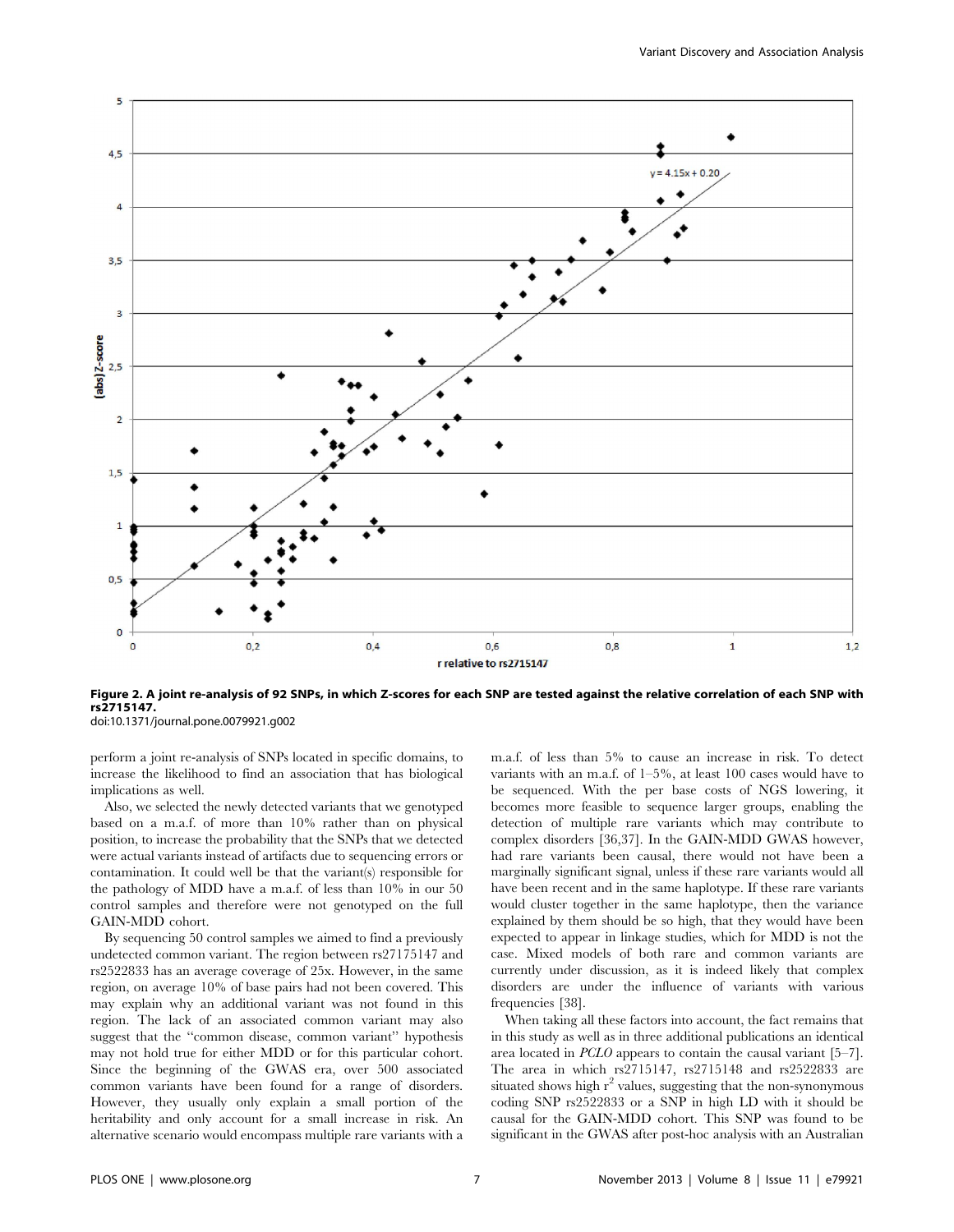cohort, that used a similar method of ascertainment. The SNP changes a serine to an alanine in Piccolo's calcium-binding C2Adomain. Overexpression of this C2A-domain causes a depressionlike phenotype in mice [39], which makes the PCLO gene still an interesting candidate gene for MDD.

The selection of the three genes was based on previous results  $(PCLO)$  and on literature  $(GRM7, SLC6A4)$ . The first gene we selected, PCLO, is situated on chromosome 7q11.23–q11.30. It encodes the protein Piccolo, which is located in the presynaptic active zone. These specialized areas of the presynaptic terminal have specific cytoskeletal properties to facilitate the preparation and release of vesicles into the synaptic cleft. In 2008, Leal-Ortiz et al. [40] showed that Piccolo is not essential for excitatory synapse formation, but it is a negative regulator of exocytosis, through modulation of Synapsin dynamics. This was later supported by Mukherjee et al. [41], who suggested that Piccolo and its highly homologous brother Bassoon function as tethering proteins that mediate efficient synaptic vesicle clustering. These observations make PCLO an interesting functional candidate for modulating the pathophysiology of MDD, as MDD is suggested to be caused by an imbalance in monoaminergic neurotransmission [42]. Besides the GWAS from Sullivan in 2009, a meta-analysis of three population-based studies also showed a genome-wide significant P-value for rs2522833, which further underscores a possible role for PCLO in MDD [9].

The second gene, GRM7, encodes the protein mGluR7. This is a metabotropic glutamate receptor, which mediates slowly modulating actions of glutamate on the release of neurotransmitters and the excitability of cells [43]. It is abundant in brain regions which are known to be critical in anxiolysis and antidepressant action, such as the amygdala and hippocampus. This suggests that mGluR7 is involved in the regulatory circuits that influence anxious and/or depressed behavior. In 2003, Cryan et al showed that  $GRM7^{-/-}$  mice displayed less immobility following various stress paradigms. However, these anxiolytic/antidepressant results were still less pronounced than when animals were treated with anxiolytic drugs like benzodiazepines [11]. Furthermore, Mitsukawa et al., found an increase in glucocorticoid receptors in the hippocampus of  $GRM7^{-/-}$  mice after stress paradigms. This connects mGluR7 to the hypothalamus-pituitary-adrenal axis (HPA-axis) which in turn is thought to be a key regulator in the stress response. In addition,  $GRM7^{-/-}$  mice showed lower levels of the stress hormone corticosterone after stress paradigms than their  $GRM7^{+/+}$  litter mates [12]. Moreover, in a meta-analysis of three studies for MDD, one of the strongest association peaks was observed for GRM7 [43]. In summary, though GRM7 may be an eligible candidate gene in animal models, in this study we did not find evidence for a variant that showed a stronger association than in the GAIN-MDD GWAS.

## References

- 1. American Psychiatric Association Task Force on DSM-IV (1994) Diagnostic and statistical manual of mental disorders: DSM-IV. Washington, DC: American Psychiatric Association. xxvii, 886 p.
- 2. Kessler RC, Chiu WT, Demler O, Merikangas KR, Walters EE (2005) Prevalence, severity, and comorbidity of 12-month DSM-IV disorders in the National Comorbidity Survey Replication. Arch Gen Psychiatry 62: 617–627.
- 3. Kendler KS, Karkowski LM, Prescott CA (1999) Causal relationship between stressful life events and the onset of major depression. Am J Psychiatry 156: 837– 841.
- 4. Kendler KS, Gatz M, Gardner CO, Pedersen NL (2006) A Swedish national twin study of lifetime major depression. Am J Psychiatry 163: 109–114.
- 5. Sullivan PF, de Geus EJ, Willemsen G, James MR, Smit JH, et al. (2009) Genome-wide association for major depressive disorder: a possible role for the presynaptic protein piccolo. Mol Psychiatry 14: 359–375.

And finally, SLC6A4 encodes the serotonin transporter, which plays a pivotal role in the monoamine hypothesis of depression. The monoamine hypothesis states that depression is caused by the underactivity/imbalance of monoamines in the brain. The serotonin transporter regulates the availability of serotonin in the synaptic cleft by terminating the action of serotonin and recycling it in a sodium-dependent manner. Consequently, the serotonin transporter is a target for antidepressant drugs like selective serotonin reuptake inhibitors (SSRIs) which block the transporter and thereby increase available serotonin. SLC6A4 has a length polymorphism in the promoter region, of which the short allele leads to less transcription of the gene. In 2003, Caspi et al. found a gene-environment interaction between the short allele and stressful life events as a predictor for MDD. However, replication efforts have been inconclusive and a meta-analysis in 2009 did not show this interaction [13,44]. Although this length polymorphism may be associated with MDD in interaction with the environment in the cohort used by Caspi et al. and we found a slightly lower Pvalue for this gene, we do not find evidence for genome-wide association.

In conclusion, while in the 5 kb area between rs2715147 and rs2522833 in PCLO an average coverage of 25x was reached, we did not detect an additional common variant. Both in GRM7 and SLC6A4 previously undetected variants were found as well, but in neither genes we detected a variant that was more associated with MDD than rs2522833 in PCLO.

Although we cannot exclude the presence of multiple rare variants, our results suggest that, in accordance with the findings of Sullivan et al., non-synonymous coding SNP rs2522833 (or a variant in high LD with it) in PCLO gene is the causal variant responsible for the association peak in the GAIN-MDD cohort.

## Acknowledgments

Statistical analyses were carried out on the Genetic Cluster Computer (http://www.geneticcluster.org) which is financially supported by the Netherlands Scientific Organization (NWO 480-05-003) along with a supplement from the Dutch Brain Foundation and the VU University Amsterdam.

We thank Nanne Aben for writing the Python script that was used for extracting haplotype and SNP data from 1000 genomes data.

We thank Ruben van 't Slot for assisting us with the adjusted elution protocol for the sequence capture arrays.

### Author Contributions

Conceived and designed the experiments: ECV MRB WJGH PH. Performed the experiments: ECV IMCB TU PR. Analyzed the data: ECV ZB. Contributed reagents/materials/analysis tools: PR DIB EJG BWP JHS. Wrote the paper: ECV.

- 6. Verbeek EC, Bakker IM, Bevova MR, Bochdanovits Z, Rizzu P, et al. (2012) A fine-mapping study of 7 top scoring genes from a GWAS for major depressive disorder. PLoS One 7: e37384.
- 7. Bochdanovits Z, Verhage M, Smit AB, de Geus EJ, Posthuma D, et al. (2009) Joint reanalysis of 29 correlated SNPs supports the role of PCLO/Piccolo as a causal risk factor for major depressive disorder. Mol Psychiatry 14: 650–652.
- 8. Aragam N, Wang KS, Pan Y (2011) Genome-wide association analysis of gender differences in major depressive disorder in the Netherlands NESDA and NTR population-based samples. J Affect Disord 133: 516–521.
- 9. Hek K, Mulder CL, Luijendijk HJ, van Duijn CM, Hofman A, et al. (2010) The PCLO gene and depressive disorders: replication in a population-based study. Hum Mol Genet 19: 731–734.
- 10. Minelli A, Scassellati C, Cloninger CR, Tessari E, Bortolomasi M, et al. (2012) PCLO gene: its role in vulnerability to major depressive disorder. J Affect Disord 139: 250–255.